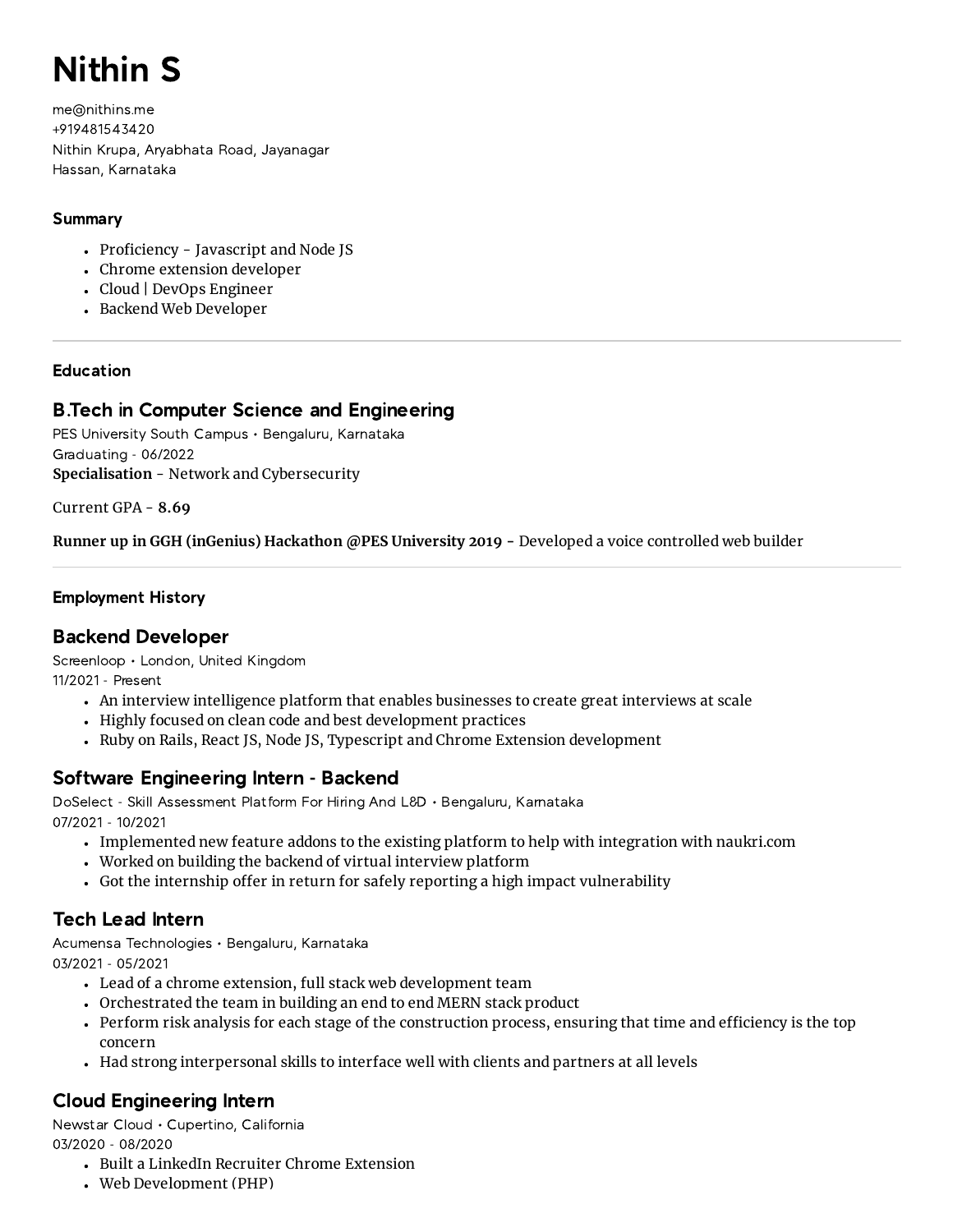$\cdots$  develop to the  $\cdots$ Managed and optimised the company's Wordpress site

## Student Clubs

- **Developer Student Club / Google DSC -** Core Member / Web Development 3rd year
- **IEEE Student branch -** Volunteer/Web Dev 2nd year

## Self Projects

- Developed a notes taking chrome extension which can record and transcript the entire audio of a class and mail the transcripted notes to the student. Also includes AI quick glance to write out important points discussed during the online class *https://link.nithins.me/notebot* Compatible with Google Meet - MS Teams - Zoom - **(1000+ active users)**
- Built and deployed a telegram cowin vaccination certificate bot. Authenticates using APIsetu, fetches and sends the certificate to the end user on telegram completely handled on a chat interface *https://t.me/cowincertificatebot*
- Made an Alert Bot (Chrome Extension), which listenes to Online Classes/Meetings and will send a notification alert to your mobile as soon as someone calls your name in the meeting -*https://link.nithins.me/nalert* Compatible with Google Meet - MS Teams - Zoom - **(200+ active users)**
- Built a simple privacy enhancing chrome extension MutePerfect for privacy confirmation and enhancement during online meetings *https://link.nithins.me/mute* - **(500+ active users)**
- Designed a mask removal alert chrome extension using ml5.js for ingenius hackathon 2020. *https://devfolio.co/submissions/mask-alert-bot*
- Made two bots (Chrome Extensions) which can attend classes/meetings on MS Teams and Google Meet. These bots can attend - listen - exit meetings as per the timetable set by the user. *https://link.nithins.me/bot & https://link.nithins.me/gmbot* - In total **(12000+ active users)**
- N-bot main site *https://nbot.live* 6M Global Alexa rank
- Built a fully fledged URL Shortner *https://nith.ml* . Analytics included. Gained 3M global alexa rank (Currently taken down due to spam requests)
- Built a Temporary file sharing/storage Cloud service named tempCloud hosted on AWS helping people sharing files easier across multiple devices and users. Similar to weTransfer. -Gained 7M global alexa rank. *https://tempcloud.ml* **- (300+ daily active users)**
- Designed a Chrome extension for URL shortner. Inluded QR code for shortlinks. Fastest URL shortner with less than 60ms response time. *https://link.nithins.me/extension*
- Developed a Chrome Extension of a Web Page editor where users can edit, style or modify the website which they are currently browsing and save the edited webpage.
- Content sharing and rewarding platform for assignments with real payments (Razorpay) for content creators *http://pesunotes.ml*
- PESU Notes. Digital content library *https://nithins.cf*
- Developed pass-cors NPM module *https://www.npmjs.com/package/pass-cors*

## Freelance Projects

Developed a Node JS | Pupperteer | Playwright meeting recorder bot - Stateless | Scalable | Containerized code

Chrome Extension to Attend | Record | Upload meeting recordings onto private cloud - WebRTC | RecordRTC

*\* Links for the above projects cannot be shared due to confidentiality agreement*

## Classroom Projects

Web development :-

- Built an AI Chess API server and website (Node JS) focused on better software engineering principles and development workflow (6th semester)
- Developed a P2P video conferencing web app with Node JS (5th semester) *https://nchat.ml*
- Worked on Stock Prediction Web App [ML and MEAN stack] (5th Semester) *https://stockpredict.ml*
- Designed an **online classes web platform** to help universities during pandemic (4th semester)